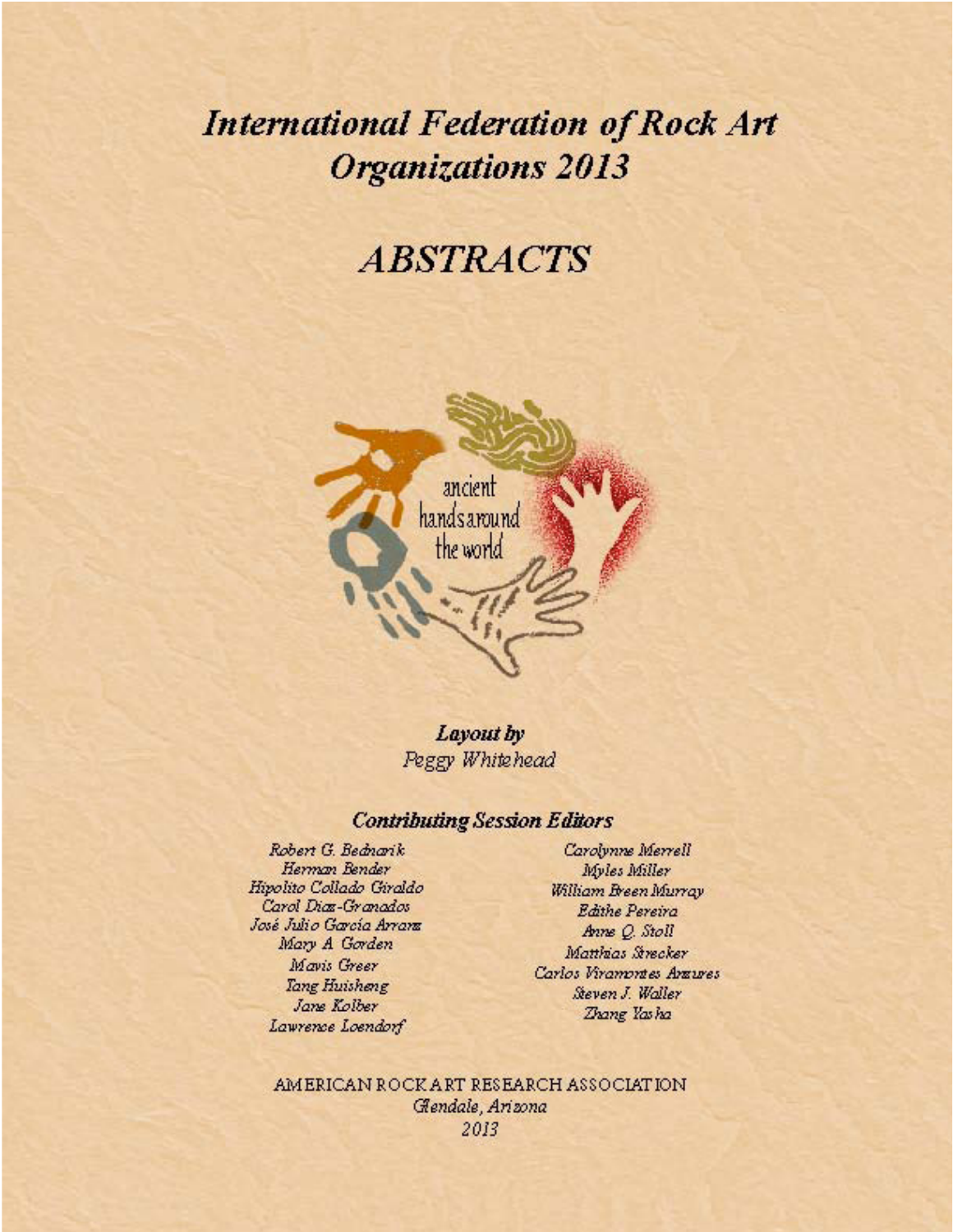# *Session 6 GREAT MURAL TRADITIONS OF THE AMERICAN SOUTHWEST*

**James D. Farmer**, Department of Art History, Virginia Commonwealth University, jfarmer@vcu.edu **Reinaldo Morales Jr**., Department of Art, University of Central Arkansas, RMorales@uca.edu

 *This session explores several specific pictographic styles found across the Greater American Southwest (Lower Pecos River in Texas [Fig. 1], Colorado Plateau in Utah [Fig. 2], Grand Canyon Esplanade in Arizona [Fig. 3], and Baja California [Fig. 4]). These styles are distinguished as one of the earliest great North American painted mural traditions, and constitute one of the greatest prehistoric rock art traditions worldwide, comparable to those of paleolithic Europe, Africa and Australia. These styles most likely date to the Middle to Late Archaic periods (4000 B.C.–A.D. 500). Elaborately stylized figures, sophisticated polychrome compositions, and simultaneous monumentality and miniaturism characterize the imagery, and provide the aesthetic affect that activates the various iconographic programs in each region. Yet only in the last 40 years have these styles begun to be subjected to more specific artistic and art historical interpretations.*

 *Early historic interpretations of this imagery focused on two primary issues: dating and working chronologies, and basic identification of recognizable themes and subjects. The latter approach has long been influenced by ideas relating to shamanic practices and rituals, such as the otherworldly, transformative or supernatural appearance of the figures, or interactions between anthropomorphs, zoomorphs and plant forms. While these approaches remain valid, more recent scholarship and research has shifted to questions spanning the range between philosophical discourse regarding their function as actual works of 'art', to more art historical and object-specific issues focusing on form, style and technique, dating, iconographic analysis (as opposed to the mere identification of recognizable subjects), and broader cultural contexts, as well as purely art historical issues of spatial construction/perception, composition, naturalism vs. abstraction, etc.* 

 *This session investigates the concept of rock art traditions, specifically, the methodologies used to discern cultural connections across space and time. An underlying premise is that distantly related yet similar styles reflect various models of social and cultural interaction, as specifically reflected in the mural traditions considered herein.*



*Figure 1. Pecos River style mural ("White Shaman"), Galloway White Shaman Preserve, Texas. (Photo: Reinaldo Morales Jr.)*



*Figure 2. Barrier Canyon style mural ("Holy Ghost Group"), Canyonlands National Park, Utah. (Photo: by David Sucec)*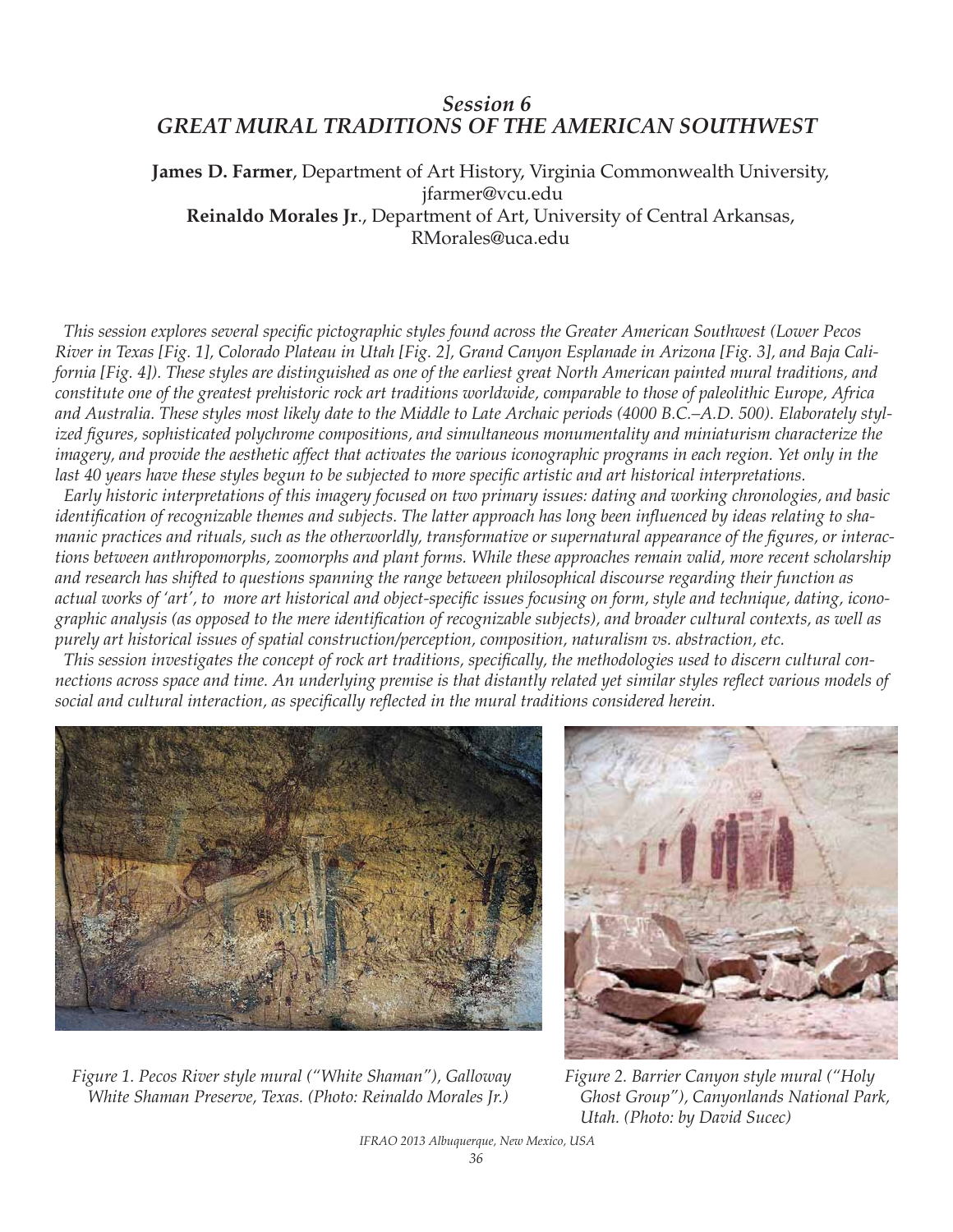

*Figure 3. Esplanade style mural, Bureau of Land Management Kanab Creek Wilderness Area, Arizona. (Photo: James D. Farmer)*

*Figure 4. Great Mural style paintings ("Cueva Pintada"), Sierra de San Francisco, Baja California, Mexico. (Photo: Robert Mark, Rupestrian CyberServices)*





*Figure 5. Nordeste Tradition mural ("Toca do Morcego"), Serra da Capivara National Park, Piauí, Brazil. (Photo: Reinaldo Morales Jr.)*

LAYERS OF MEANING: STRATIGRAPHIC ANALYSIS OF A PICTORIAL NARRATIVE IN THE LOWER PECOS CANYONLANDS OF TEXAS

**Carolyn Boyd, Amanda Castañeda Charles Koenig** SHUMLA Archeological Research and Education Center cboyd@shumla.org

Description of individual figures at rock art sites provides data for inter- and intra-site patterning. Through documentation and analysis of the sequential ordering of those figures, as well as their stratigraphic relationships, researchers can gain insights into the artistic and cognitive processes that led to the creation of the panel. In this paper, we present the results of an analysis of the White Shaman rock art panel located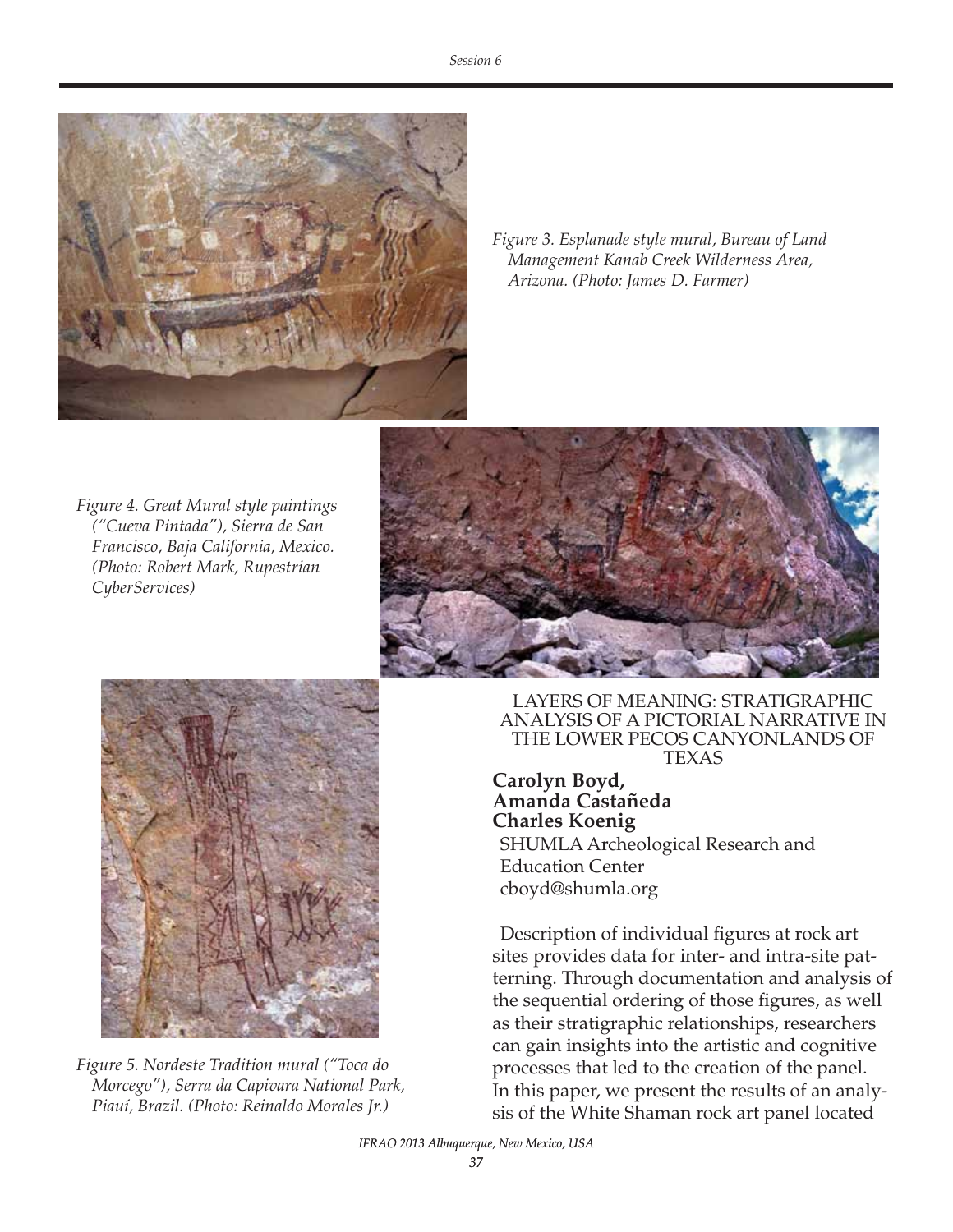in the Lower Pecos Canyonlands of southwest Texas. The panel spans 8 meters in length and 4 meters in height and contains more than 100 Pecos River style anthropomorphic, zoomporphic, and enigmatic images dating to the Late Archaic (3,000 to 1,500 years ago). Through stratigraphic analysis of these pictographs using a Dino Lite handheld microscope, the development of Harris matrices, and production of layered illustrations using Adobe Photoshop, we have determined the strict order in which the colors were applied and the stratigraphic relationships between figures. This analysis demonstrates that the panel is a planned composition with rules governing not only the portrayal of symbolic forms, but also the sequencing of colors. Complex images painted in black, red, yellow, and white were woven together at the White Shaman site to form an intricate pictorial narrative.

#### CHASING ROCK ART HISTORY: THE ROLE OF AMERICAN ROCK ART IN TRADITIONAL ART HISTORICAL DISCOURSE

# **James D. Farmer**

Virginia Commonwealth University jfarmer@vcu.edu

Rock art scholarship, and particularly studies on ancient American rock art styles, have long held a rather peculiar relationship to mainstream art history. On the one hand, most standard college art history survey textbooks generally ignore or marginalize rock art imagery almost to the point of non-existence, yet with one notable exception. Nearly all of these same textbooks typically introduce the entire history of human art with discussions on the significance of one of the most highly acknowledged and globally recognized rock art styles, the great Paleolithic cave paintings of Western Europe. Many of these textbooks exceed 1000 pages in length, including over 1000 total illustrations, yet after no more than two to three pages (at most) dedicated to the cave paintings as introduction, rock art is summarily abandoned and

only fleetingly referenced in a very few cases. Given the global range, deep antiquity and persistency of rock art imagery throughout the history of human artistic production, such apparent dismissal by the core art history survey textbooks is difficult to rationalize.

Rock art scholarship itself of course suffers from no such lack of publication or coverage, and has indeed evolved as a somewhat separate and rather robust field of art historical inquiry, existing parallel to, but only occasional directly engaged with mainstream art historical discourse. As J. J. Brody pointed out in 1991, the vast majority of scholarly publications on ancient American culture, including rock art studies, are routinely cataloged and shelved in the anthropology, religious studies, or history sections of libraries and book stores, rather than sections on the arts. Ancient American rock art often suffers from a second scholarly disadvantage within the general art history survey texts as well, as it is commonly subsumed within the broader coverage of Precolumbian art in general, only covered in texts which include the even broader distinction of Non-Western art coverage (including African, Asian, and Oceranic as well), and agaiun typically given less than adequate coverage.

Rock art studies in the last 30 years have clearly established the extraordinary artistic sophistication of numerous ancient American rock art styles as significant painting traditions (as distinguished from the more archaeologically loaded, and less art historical term "rock art"). This presentation presents a brief review of the context and coverage of ancient American rock art images in the major art historical survey texts of the 20th and 21st centuries, and argues that several ancient American styles, such as the Barrier Canyon Anthropomorphic Style of Utah, or the great murals of Baja California, are worthy and comparable candidates for inclusion in more broadly contextualized art historical surveys, and that rock art scholarship as a process should target a more specific art historical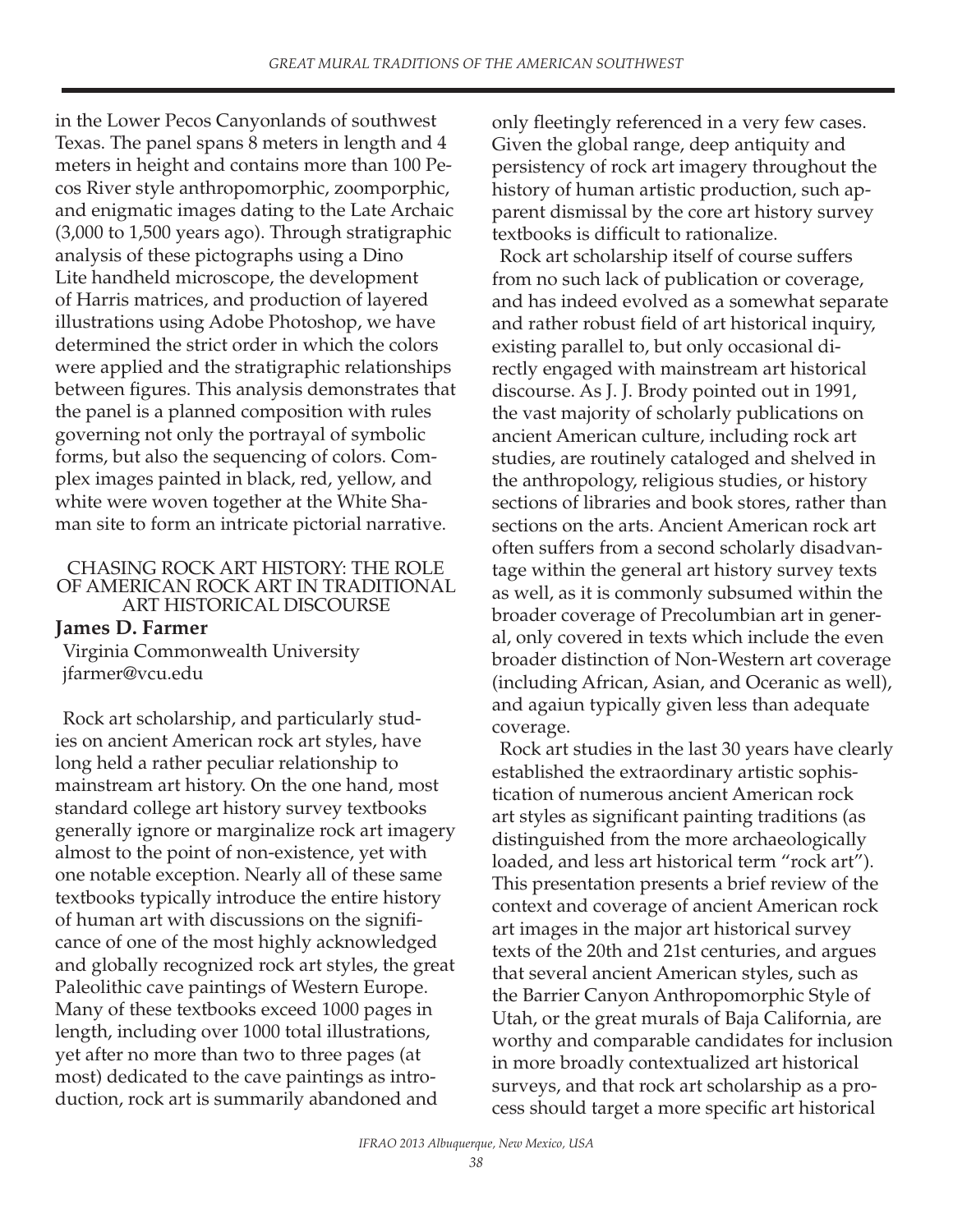audience, rather than specific rock art or anthropologically oriented publication venues.

### REFERENCES CITED

Brody, J. J.

1991 *Anasazi and Pueblo Painting*. University of New Mexico Press, Albuquerque.

#### Joyce, T. A.

1913 The Weeping God. In *Essays and Studies presented to William Ridgeway on his 60th Birthday*, edited by E. C. Quiggin. Cambridge University Press, Cambridge.

#### Lekson, Stephen

2009 *A History of the Ancient Southwest*. School for Advanced Research Press, Santa Fe.

#### Ridgeway, William

1964 *The Dramas and Dramatic Dances of Non-European Races,* Benjamin Blom, New York.

#### Schaafsma, Polly

1985 Form, Content, and Function: Theory and Method in North American Rock Art Studies. In *Advances in Archaeological Method and Theory*, Vol. 8, pp. 237-277. Academic Press, New York. 1990 Shamans' Gallery: A Grand Canyon Rock Art Site. *Kiva* 55(3):213-234.

#### Turpin, Solveig A.

1994 On a Wing and a Prayer: Flight Metaphors in Pecos River Art. In *Shamanism and Rock Art in North America,* edited by Solveig A. Turpin. Rock Art Foundation, San Antonio.

# PATTERNS OF FIGURE PLACEMENT IN GREAT MURAL ART NEAR MISSION SANTA GERTRUDIS, BAJA CALIFORNIA

Jon Harman dstretch@prodigy.net

Paintings of the Great Mural Style in Baja California follow strict conventions in the depictions of humans and animals. These conventions have been described in Crosby's book *Cave Paintings of Baja California*. The figures are often placed in

groups or overlapped. This paper describes patterns in figure placement at sites in Baja California in the vicinity of Mission Santa Gertrudis. Patterns include: pairs of large human figures (called monos in this rock art style) with arms crossing; rows of monos placed side by side with arms crossing; groups of smaller figures at the feet of the larger ones or grouped together by themselves; V-shaped groups of large monos. These patterns demonstrate that conventions governed figure placement as well as figure content in this region. It is hoped that study of the placement of figures can give insight into the meaning of the paintings.

# VARIOUS SHARED THEMES AND SYMBOLS IN THE GREAT MURAL TRADITIONS OF ARCHAIC NORTH AMERICA James Burr Harrison III jamesh@SpokaneTribe.com

There is continuity between Pecos River, Barrier Canyon, Grand Canyon Polychrome, Gran Mural, and Dinwoody styles of rock art. Commonalities include motifs, animate characters, and structural relationships between figures. The following paper will explore particular examples from Utah, Baja, Texas, Coahuila, Wyoming, and Arizona. Despite these ties and the potential for historical links and information exchange the majority of evidence suggests that each style is a distinctive and unique cultural manifestation.

#### ANCESTRAL LANDSCAPES: IDENTITY, MEMORY AND ROCK ART IN THE CENTRAL CORDILLERAS OF THE PENINSULA OF BAJA CALIFORNIA, MEXICO

## **María de la Luz Gutiérrez Martínez**

Instituto Nacional de Antropología e Historia, Centro INAH–Baja California Sur lukero2@hotmail.com

The peninsula of Baja California, Mexico, concentrates one of the most extraordinary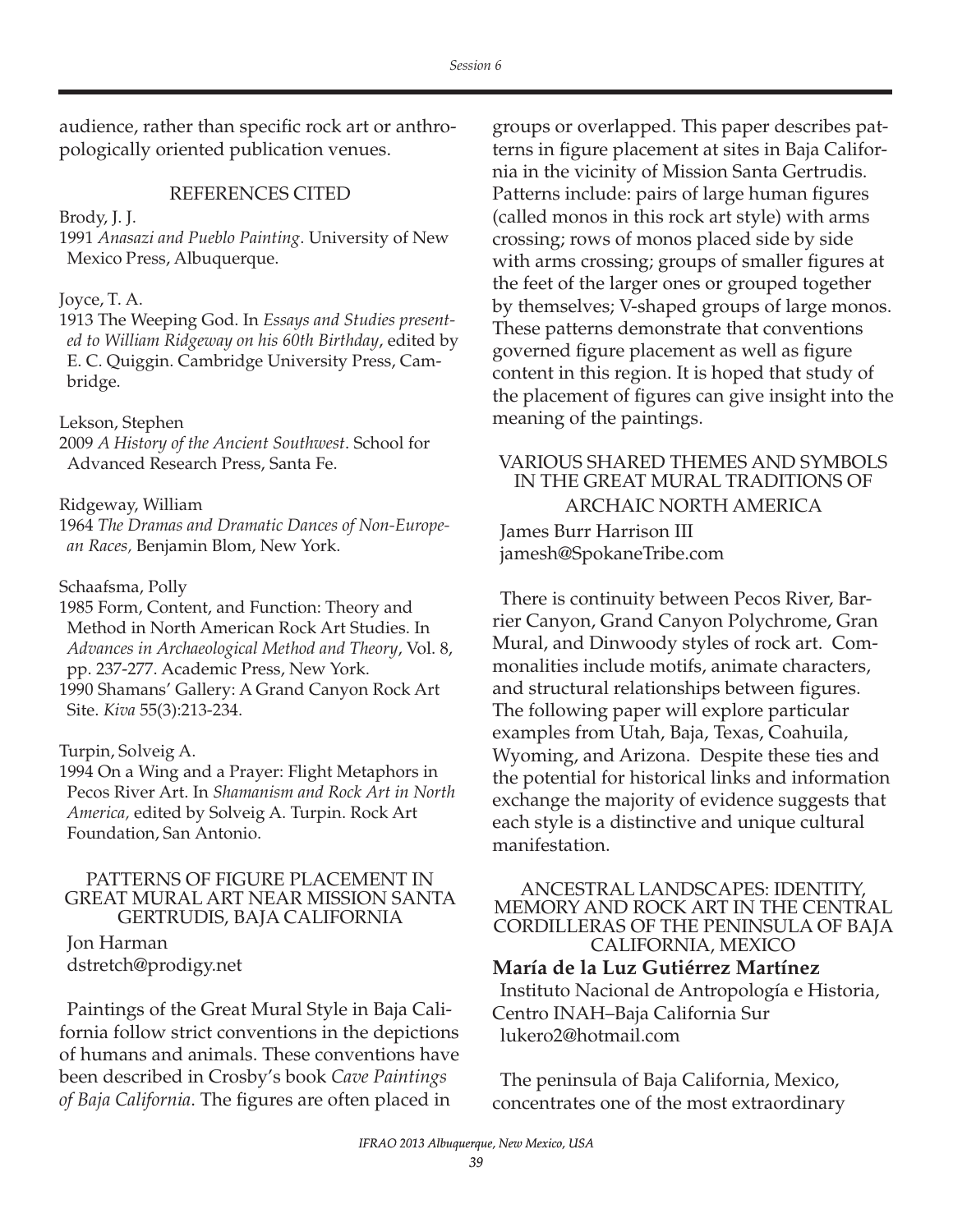repertoires of rock art in the country; in fact, one of the most characteristic features of its prehistory is that the native people promoted, in some regions, the mass production of rock paintings from very ancient times. The region that has more profusion and variety of imagery is the central sierras, which is also scenery where an exceptional cultural event occurred: the development of the pictorial tradition of the Great Murals. The paper will present a review of stylistic variants of these monumental rock paintings, becoming known other newly identified regional trends; besides, an updated version of their areas of distribution will be discussed, as well as their possible relation to the demarcation of social territories. The analysis starts from the premise that some emblematic Great Mural sites are capable of referring to the relations of similarity and difference that governed the indigenous community organization by the lineages, process by which they constructed, consolidated and negotiated their identities in a inter/group level and even inter/ethnic, mapping the landscape over large areas loaded with memory and feeling.

## 1492 BC: THE GOLDEN AGE OF AMERICAN ANTHROPOMORPHISM

## **Reinaldo Morales Jr.**

University of Central Arkansas RMorales@uca.edu

By around 1500 BC a variety of mural painting traditions had developed in the Americas. Some noticeable examples are characterized by a particular manner of stylized anthropomorphic form, including the Barrier Canyon, Esplanade and Pecos River styles from the American Southwest. The level of formal similarities shared by these styles forces us to consider how closely related the painters were: Are these similarities the product of formal coincidence? Are they the product of some cognitive inevitability? Or might these similarities represent evidence of an outright aesthetic conspiracy?

The degree and natue of the cultural interconnections between these groups of painters is key to these questions. Nothing in the geography or cultural (pre)history of the American Southwest precludes the sort of long-distance communication networks required to support contact across vast regions. "Everyone knew everything," and "distance can be dealt with," as Stephen Lekson (2009:8-9) reminds us. The notion of a rock art *tradition* might thus be appropriate to describe these Late Archaic Southwest styles — roughly contemporary, and "similar in content and expression" (Schaafsma 1985:252).

But when examples of similar stylizations from much farther afield are considered (Fig. 5), such as those from Brazil's *Nordeste* (Northeast), distance is not so easily dealt with. An "aesthetic conspiracy" enabled by long-distance communication networks seems less likely when we acknowledge the remarkable consistencies between Nordeste rock art and that from the American Southwest. Recognizing formal similarity is easy. Deciphering what it means, if anything, is not. The cognitive landscape of the Archaic Americas might have provided an environment where similar forms and iconography recurred as part of an ancient "shamanistic tradition" (Turpin 1994:90). Perhaps these painters "shared a world view and its associated ideology to a significant degree" (Schaafsma 1990:230). These murals might be evidence of a long-held suspicion in New World archaeology, "that the various manifestations of ancient American culture possessed at least a common psychological element" (Joyce [1913] in Ridgeway 1964:373). The anthropomorphism that characterizes a fluorescence of American mural traditions by 1500 BC is evidence that something connected several disparate hunter-gatherer populations in a distinct recurring aesthetic, even if a broadly acceptable explanation for such unity of visual expression evades us.